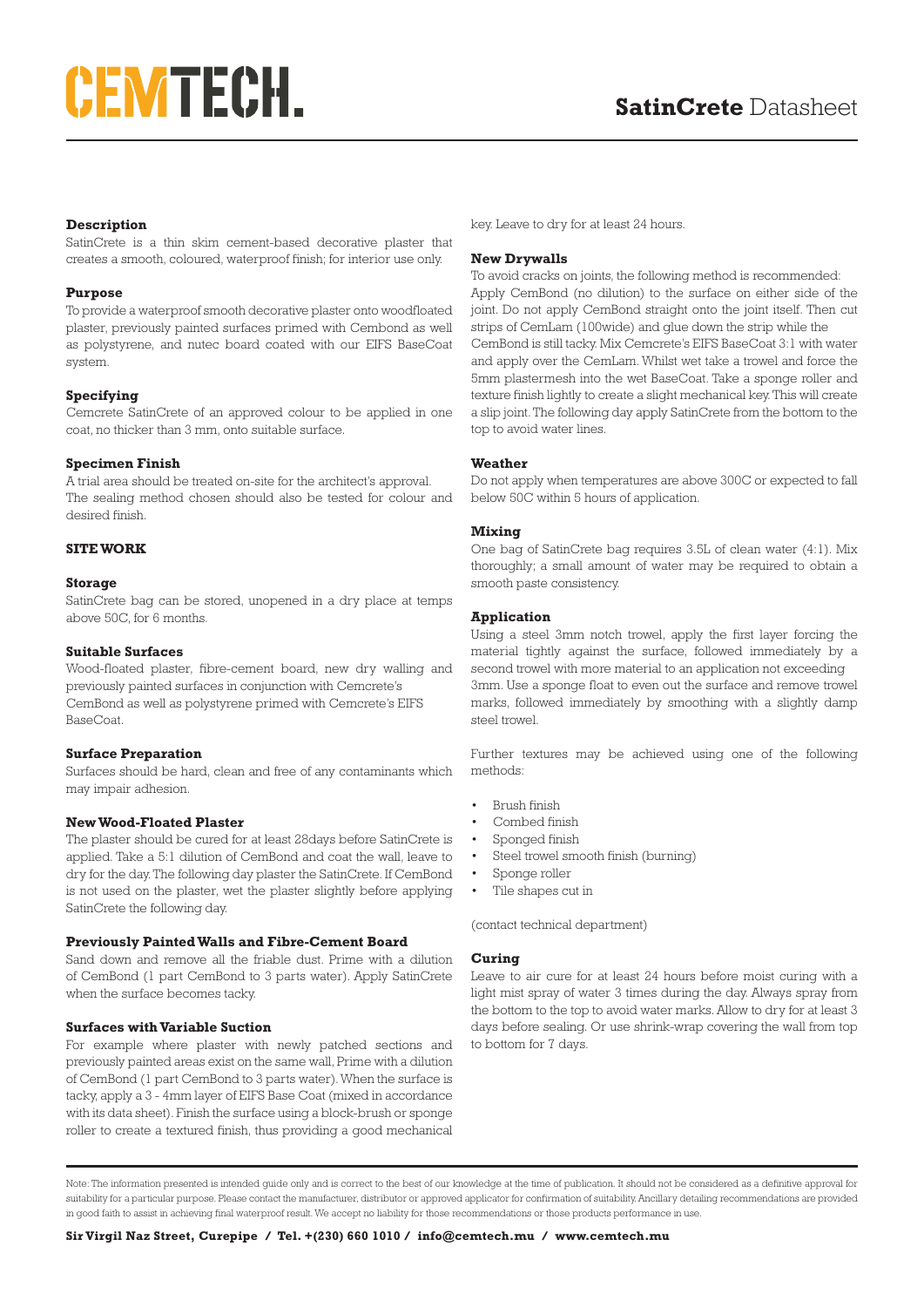# CEMTECH.

### **Sealing**

- Depending on the desired effect required, one of the following methods may be used:
- One volume raw linseed oil mixed with one volume turpentine may be applied by paintbrush or roller. Once this has been absorbed, apply a good quality floor polish (e.g. Cobra Wax) diluted to a paintable solution with benzene using a paintbrush. Once dry, the surface can be buffed using a sheepskin buffer. This sealing method will enrich the colour, but also make it darker.
- If SatinCrete is applied where there is moisture present e.g. Bathrooms & kitchens Cemcrete's SiliconeSeal should be used to seal the plaster when walls are dry.
- Apply a good quality floor polish (e.g. Cobra Wax), diluted with Benzene to a paintable solution, using a paintbrush. Once dry, the wax can be melted into the surface using a heat gun or blowtorch.
- Apply one or two coats of Cemcrete Concrete Sealer in accordance with its data sheet.

### **Coverage & Packaging**

Supplied in 20kg bag which will cover approximately 4-5m2 when applied at 2-3mm thick.

#### **Technical Information**

Cemtech believes, to the best of its knowledge, that the information contained herein is true and accurate at the date of issuance and is subject to change without prior notice. For further clarification of these instructions, contact Cemtech.

Note: The information presented is intended guide only and is correct to the best of our knowledge at the time of publication. It should not be considered as a definitive approval for suitability for a particular purpose. Please contact the manufacturer, distributor or approved applicator for confirmation of suitability. Ancillary detailing recommendations are provided in good faith to assist in achieving final waterproof result. We accept no liability for those recommendations or those products performance in use.